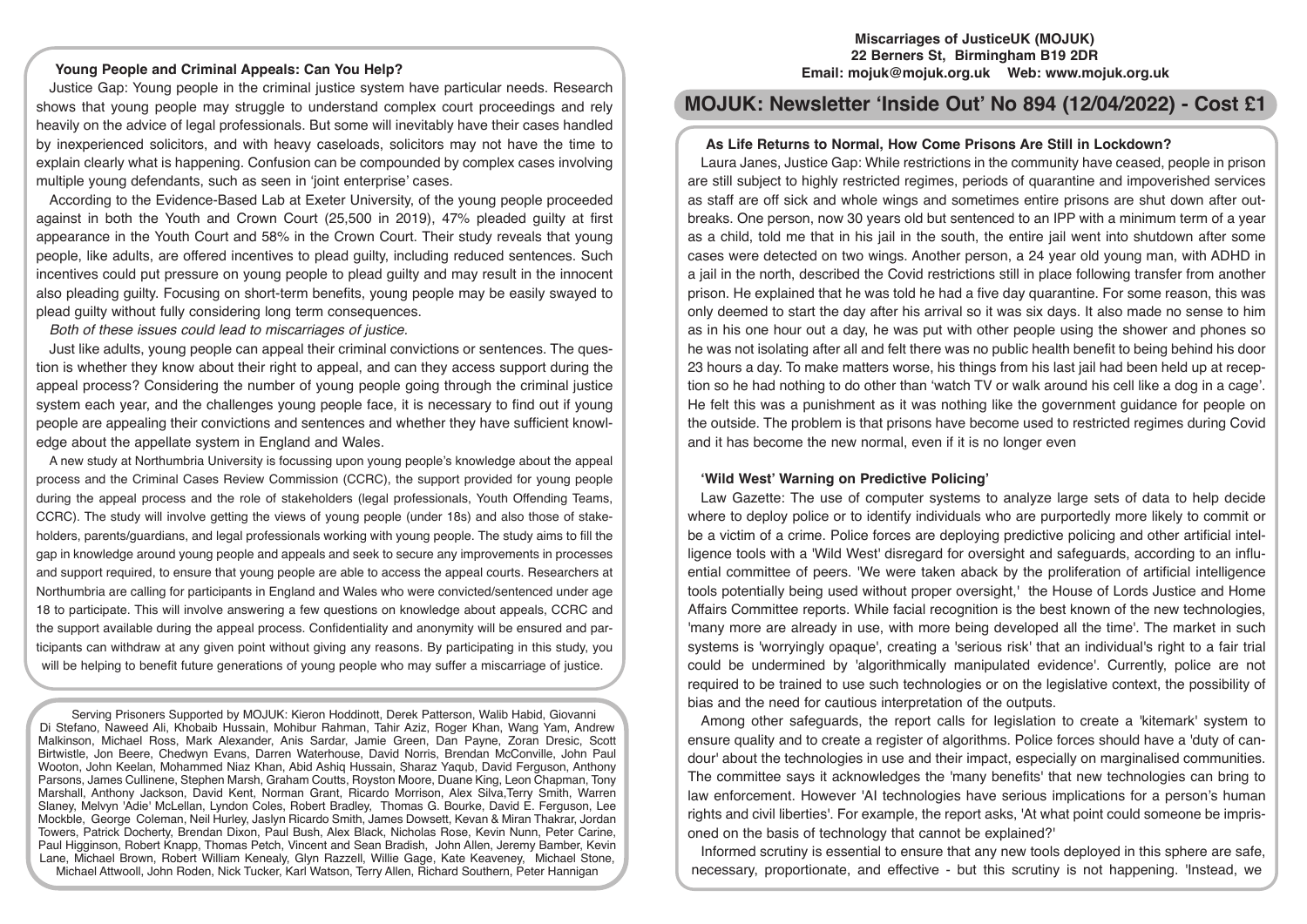uncovered a landscape, a new Wild West, in which new technologies are developing at a pace that public awareness, government and legislation have not kept up with. Public bodies and all 43 police forces are free to individually commission whatever tools they like or buy them from companies eager to get in on the burgeoning AI market. And the market itself is worryingly opaque.' Public bodies often do not know much about the systems they are implementing, due to the supplier's insistence on commercial confidentiality, the report states. 'This is particularly concerning in light of evidence we heard of dubious selling practices and claims made by vendors as to their products' effectiveness which are often untested and unproven.'

Meanwhile 'a culture of deference towards new technologies means the benefits are being minimised, and the risks maximised'. Committee chair Lady Hamwee (former solicitor Sally Hamwee) said: 'Without proper safeguards, advanced technologies may affect human rights, undermine the fairness of trials, worsen inequalities and weaken the rule of law. The tools available must be fit for purpose, and not be used unchecked. 'Government must take control. Legislation to establish clear principles would provide a basis for more detailed regulation.

### **Fight Prison Censorship!**

FRFI: On 21 February we received a copy of a letter from the Prison and Probation Ombudsman (PPO) to Jason Michael, a prisoner in HMP Frankland, who had complained about the June/July 2021 issue of FRFI being censored. Initially the whole paper was withheld but following Jason's first complaint, Frankland's FRFI subscribers were issued with it all bar the prison page (and by extension, the reviews on the other side). In response to the PPO investigation the prison clarified that the article it objected to was one entitled 'End solitary confinement'. The PPO was nonplussed by this, commenting that 'While critical of the prison service, there is no content that appears to undermine the good order/security of the prison or content that is particularly inflammatory or incites any kind of violence'. It therefore asked the prison to issue the missing page to Mr Michael. Initially, the prison governor Brendan Feeney refused; however, he eventually backed down, perhaps realising that a judicial review challenge on this point would be both unsuccessful and embarrassing. FRFI and our readers will continue to contest this type of petty censorship via all the available channels, every time it occurs. We have battled this type of interference for the whole of FRFI's history and will never accept attempts by the prison system to ban our material.

#### **Support Political Prisoners in Turkey!**

Since 19 December 2021, socialist political prisoners Sibel Balaç and Gökhan Yıldırım have been on Death Fast (hunger strike to the death) in protest both against the injustices they have faced personally and in order to highlight the general situation of the people of Turkey. These comrades have been sentenced on the basis of fabricated evidence and secret witnesses. The security services have used made-up statements signed by criminals against them. The rule of law is being trampled over by the government. Some of their demands other than for fair trials include: freedom for longterm political prisoner Ali Osman Kose, who has been incarcerated for 37 years, 21 in solitary confinement; freedom for prisoners who are ill or disabled; an end to prison censorship of publications and books; an end to abusive prison disciplinary practices: the abolition of cellular prisoner transport vehicles; the restoration of ten-hours a day prison association time. Political prisoners in Turkey have a long history of powerful resistance and courage. Over 140 people died during the wave of hunger strikes in Turkish prisons in 2000-2002. As revolutionaries, political prisoners refuse to yield

of well-connected individuals. It often has little to do with comparative severity of the offence, and nothing to do with the calculation of future risk – the basis on which the law requires that parole decisions should be made. So as a prisoner you could find that your chance of ever being released is determined by something you can't possibly change. By the same token, as the relative of a murder victim you might find your voice went unheard because there wasn't any media interest. Fairness in criminal justice isn't about who attracts the most public disgust or sympathy, or a competition between prisoner and victim – it's about the just treatment of both.

The review is unfair because it assumes that the difference between success or failure at a parole hearing for a prisoner is determined by their own commitment to change. In other words, if you don't get parole, it's your fault for not doing enough to show that you're not "dangerous". But this is a system that is constantly failing to provide the opportunities to allow a proper judgement about future risk to be made. The same review will make it harder for prisoners to go to open prisons, where they get the opportunity to spend time in the community, and have trust placed in them. It's a classic Catch-22 – you need to show you can be trusted, but we're not prepared to take the risk of trusting you in the first place.

And it's unfair because there is another purpose to this – to bolster the government's view that fundamental rights should be earned, not assumed. Look at the recent government consultation on the future of the Human Rights Act, and its lazy assumption that people will be shocked because prisoners have used that Act to insist on receiving the necessities of a civilised daily existence. Or the refusal to extend any of the long-awaited assistance on legal aid to prison litigation or even to prisoners alleging a miscarriage of justice. In January this year, the pressure group Justice published a detailed set of proposals for a parole system that would be fair, and would guarantee the rights of people who ministers clearly believe least deserve them. Previous official reviews of parole have reached similar conclusions. But this latest review, with its "they deserve what's coming to them" attitude, couldn't be less concerned with fairness fundamentals.

### **Take Action for a Fairer Criminal Records System**

FairChecks is calling for an overhaul of the criminal records system, which currently leaves too many people unfairly anchored to their past. We have three key asks: *Remove Criminal Records for Cautions.* Cautions are used for minor offences like graffiti or shoplifting that are better resolved without going to court. Many people accept cautions without realising they carry a criminal record, and will continue to show up on standard and enhanced DBS checks for years. The government's new system for cautions will mean people have to tell employers about a caution for three months after accepting it. This will blight the job prospects of thousands more people who will have to reveal a minor offence. *Wipe the Slate Clean for Childhood Offences*: Childhood criminal records often follow people into adulthood, hampering their efforts to find work or pursue further study. Everyone deserves the opportunity to start their adult life without past mistakes continuing to haunt them. All minor offences should be automatically removed from young people's records at 18 and there should be an opportunity for more serious offences to be wiped from the record through a review process. Stop Forcing People to Reveal Short Prison Sentences: Around 10,000 people each year receive a prison sentence of less than one month. After a certain period, a short prison sentence no longer appears on a basic criminal record check. But lots of jobs require more detailed enhanced checks. Anyone who has served a prison sentence, even for just one day, or been given a suspended prison sentence must reveal this to employers forever if they want to work in the NHS, social services, and many other jobs.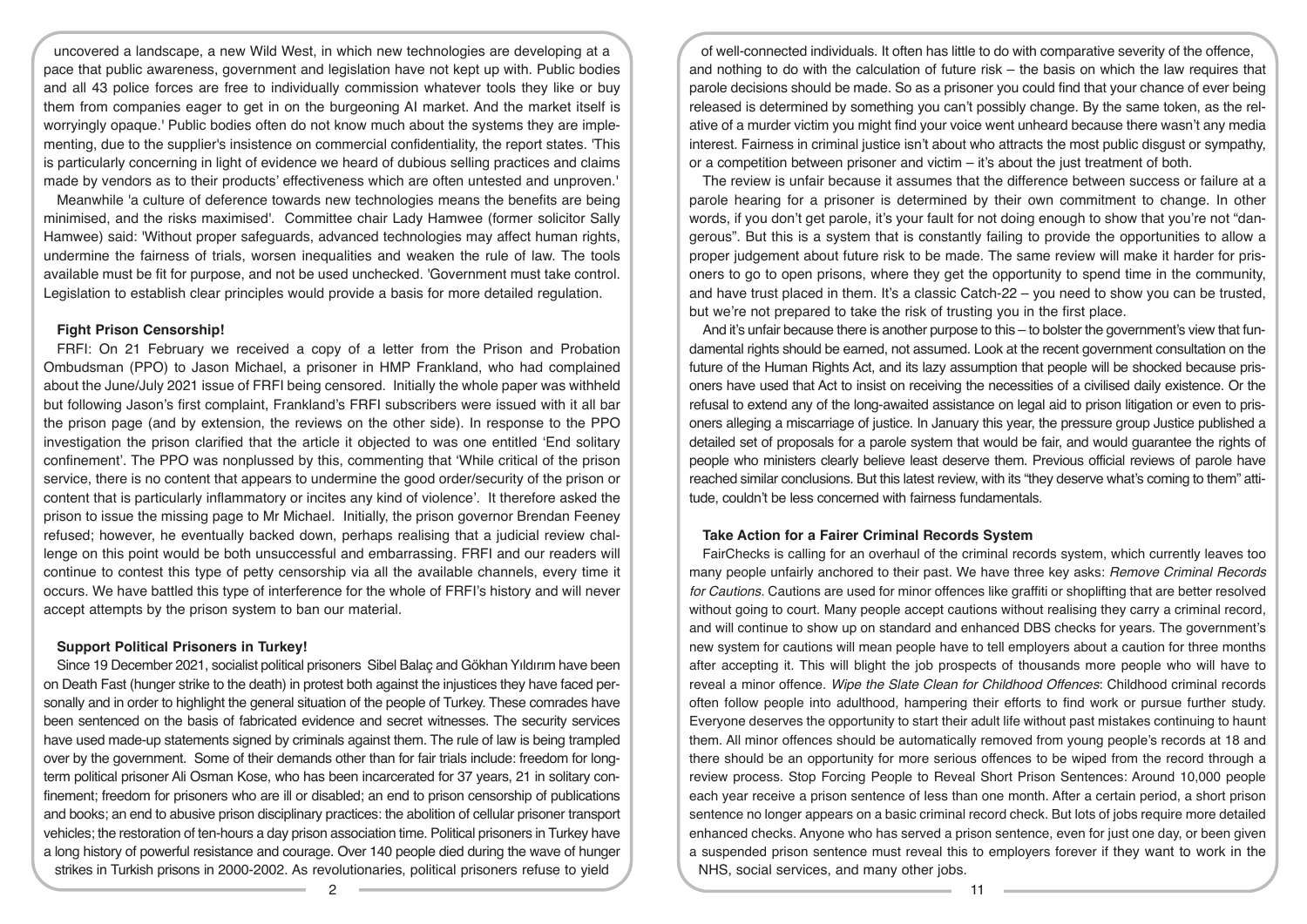*Conclusion:* For victims of modern slavery, half of the legal battle is having their account believed by the authorities to access much needed state support. The other half is having those responsible for their treatment brought to justice. This is the second time the claimant has won in court on this matter, and the fifth time she and her lawyers have resorted to public law remedies to get the prosecuting authorities to take her seriously. Poor police investigations and failed prosecutions are common for victims of modern slavery, and it is unfortunate that the only method of challenge available is judicial review. This reluctance to prosecute alleged traffickers and exploiters often contrasts sharply with the authorities' enthusiasm for prosecuting the victims themselves as though they were the prosecutors.

### **Prison Reform Trust - Review of the Parole System**

The Government has published a root and branch review of the parole system, meeting a manifesto commitment. It's no accident that it did so on the day the Deputy Prime Minister announced that he was challenging the Parole Board's decision to allow the release on licence of the woman convicted in 2009 of causing or allowing the death of "Baby P" in a case that would lay bare many failings of child protection practice. This is about the fair fundamentals. Prisons really crystallise issues of fairness. Do we owe a duty of fairness to people who have murdered? Does stigma matter if enough people think it's deserved? Should anyone care about prisoners while the victims of their crimes are suffering more than they are? The headline change that this review trumpets is that the Secretary of State personally will decide whether some prisoners can be released once the period set by the court for punishment has expired. At the moment this decision is taken by the independent Parole Board acting in a quasi-judicial capacity.

The review is very hazy about just which prisoners it wants to be affected. In theory it could be hundreds of decisions each year, each with supporting documentation that can run to hundreds of pages. In practice, no one is in any doubt that ministers are interested in the cases that make the news. This all started with a Parole Board decision to release John Worboys, the so-called "black cab rapist". That moniker in itself explains a lot about the issue. His offending was dreadful, though sadly not the worst that the Parole Board will consider. But we trust black cab drivers. So it probably shouldn't have been a surprise that the promise of a review of the parole system should earn a line in the Conservative party manifesto in 2019. No-one would deny that public concern is real. But on any objective measure, the Parole Board operates more successfully than most parts of our dysfunctional criminal justice system. With reconviction rates generally at around 50% for people released from prison, fewer than 1 in 100 people released through the parole system go on to commit a further serious offence.

However, What Has Emerged From The Review is Unfair in Several Different Ways.

In the 1980s, ministers had the final say on the release of many people serving what are known as "indeterminate sentences", where a person can only be released both once a minimum term for punishment has been completed, and where they are no longer considered to pose a risk to the public. That changed because the courts – including the European Court of Human Rights – concluded that decisions on a person's liberty required both independence and procedural safeguards which decisions taken by a politician couldn't guarantee. It's still unfair to let an individual's future – however grave their crime – be sacrificed to the electoral calculation of a member of the executive. The separation of powers is a bastion of fairness.

It's unfair because notoriety is random. Some serious crimes attract more attention than others. The degree to which public attention is then maintained can be driven by any number of different factors, from a striking photograph, to particularly memorable details, to the involvement

either to physical attacks or to prison policies of isolation and solitary confinement, both of which are designed to crush their beliefs. In support of this resistance, to share their hunger and to echo their voice and demands Sinan Ersoy in London and Zehra Kurtay in Paris began a 30 day solidarity hunger strike on 26 February 2022. Sibel and Gökhan are reaching a critical stage of their hunger strike, and we are asking you to help echo their voice. International solidarity does make an impact on the fascist Turkish government.

# **Released From Unlawful Detention in Hospital After 37 Years**

After being found 'guilty but insane' by the Court of Appeal of The Bahamas on 27th February 1985, Eric Stubbs was sentenced to indefinite detention in hospital at the pleasure of the Governor General. He was held in extremely restrictive conditions for 37 years and subject to solitary confinement for 32 of those years. On 15th December 2021, the Judicial Committee of the Privy Council allowed Mr Stubbs's appeal on the basis that the sentence imposed on him was in breach of the principle of the separation of powers and therefore unconstitutional and unlawful. The sentence made no provision for regular reviews by a court or tribunal in order to determine Mr Stubbs's progress and whether his detention continued to be justified. It was Mr Stubbs's case that he had for some time been well enough to be discharged into the community, but that the lack of a review mechanism prevented consideration being given to this. Following the Privy Council's order, the matter was remitted to the Supreme Court of The Bahamas, which, on 28th February 2022, approved Mr Stubbs's discharge from hospital. This was the first time Mr Stubbs had left hospital since 1985.

# **Unanimous Acquittals in Multi-Handed Case**

Following a 7 week trial at Harrow Crown Court, Farrhat and Tunde's clients were unanimously acquitted of conspiracy to murder, and possession of a firearm and ammunition with intent to endanger life. Both barristers were acting alone. In the early hours of the morning of Saturday 29 August 2020, the complainant was shot at a number of times whilst driving his car near where he lived. The prosecution case was that movements of each of the defendants that night, together with the pattern of phone calls and messages between them, reveal that the shooting of the complainant was a planned attack in which each of the defendants was involved.

# **Murder Defendants Acquitted**

The defendants were 15 year olds from Tottenham charged with joint enterprise murder in February 2021. After a trial lasting over three months, the Old Bailey jury returned unanimous not guilty verdicts against both on murder and manslaughter, with a guilty verdict on conspiracy to rob.

# **EncroChat Acquittal at Central Criminal Court**

Richard Thomas and Peta-Louise Bagott secured the acquittal of their client, alleged by the prosecution to be a contract killer. He was acquitted of conspiracy to murder after a ten week trial at the Central Criminal Court. The case centred on evidence obtained by law enforcement agencies' successfully accessing to the EncroChat network. The prosecution case was that the defendant was the 'hit man' hired by gang members in Turkey to kill a rival in London. It was said that the criminality was both serious and sophisticated, involving the use of encrypted handsets and ready access to numerous firearms. The evidence included covert recordings of another defendant providing what was said to be a narrative that implicated others. This led to extensive legal argument about the admissibility of acts of declarations in furtherance of a conspiracy.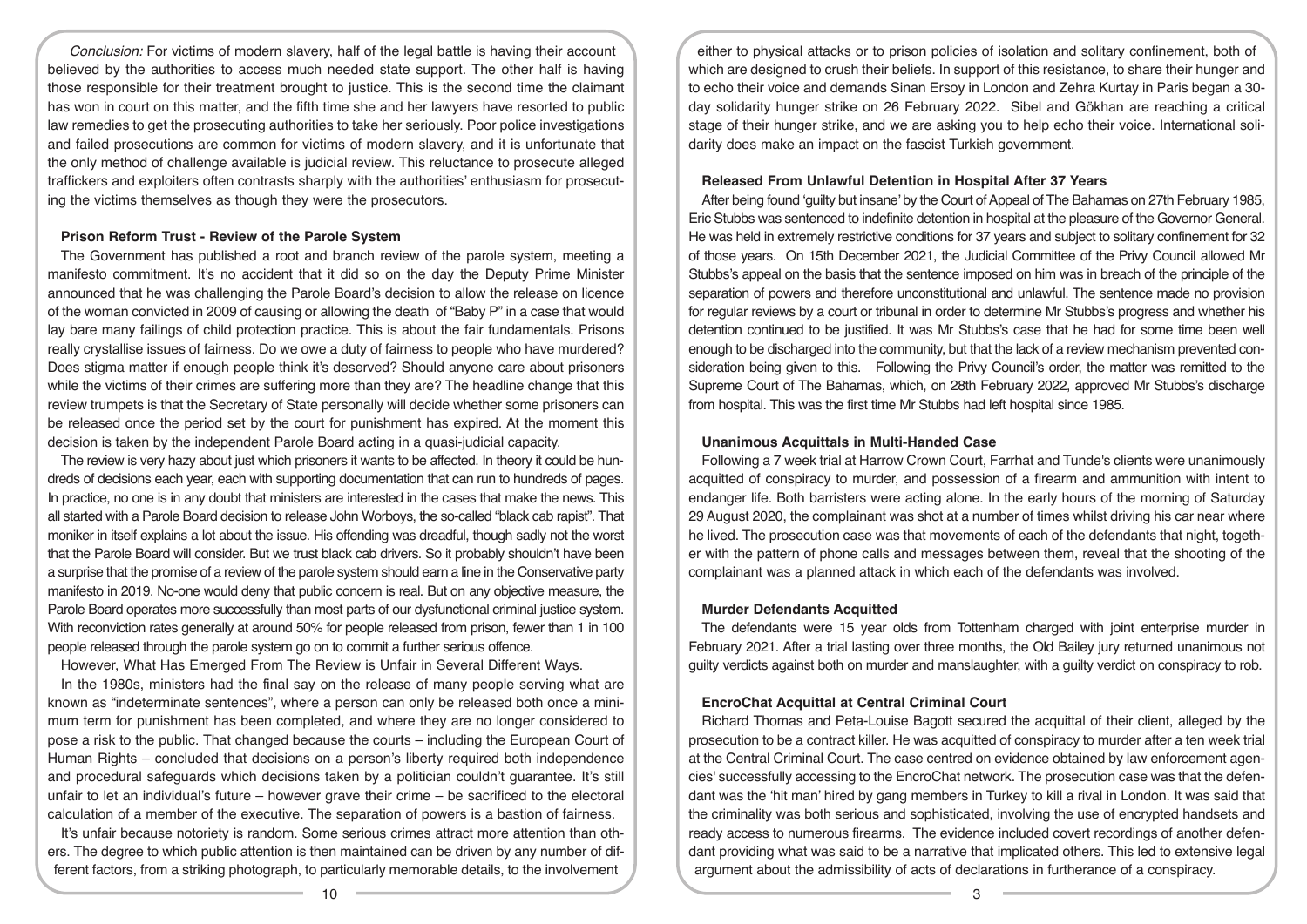## **Acquitted of Both Murder and Manslaughter**

After an eight-week trial at Woodgreen Crown Court, Emma Goodall QC secured the acquittal of her client for murder and casting a corrosive fluid with intent. The prosecution alleged that the three defendants ambushed the deceased in a crack den. They attacked him and his associate by spraying a corrosive substance before chasing them into the street where the deceased was stabbed in broad daylight. The fatal attack was said to have been witnessed by an independent witness who was granted anonymity at trial. The defence persuaded the jury that the deceased and his associate had in fact been the aggressors and that the anonymous witness was mistaken in his account. The jury returned unanimous not guilty verdicts against all defendants on all charges.

### **Altaf Hussain Acquitted of Two Counts of Encouraging Acts of Terrorism**

Rupert Bowers QC instructed by David Corker of Corker Binning successfully defended Altaf Hussain who was acquitted on Tuesday of two counts of encouraging acts of terrorism. Mr Hussain is the leader of the Pakistani political party MQM but has been in exile in England since 1992. The MQM represents the rights of the Mohajir community in Pakistan who are often the subject of state oppression. Mr Hussain was accused of encouraging acts of terrorism by delivering a speech in 2016 to those assembled at a hunger strike in Karachi organised in protest against the media ban imposed upon the reporting of his speeches. The speech was delivered to Karachi by telephone from Edgeware and violence ensued in Karachi in its wake. However, Mr Hussain's acquittal indicates that the jury were not sure that Mr Hussain intended those consequences from what he said to those assembled at the peaceful protest.

#### **Victory for Freedom of Expression for 80 Year Old Protestor**

On 11 December 2020, on the fifth anniversary of the Paris Climate Agreement, Rev Parfitt together with a handful of others, blocked an access road to the Ministry of Defence site at Abbey Wood in Bristol. The purpose of the demonstration was to draw attention to the fact that the UK Government was not meeting its Paris commitments to limit global warming to 1.5oC because it had doubled defence spending and excluded military emissions from the UK carbon budget. Rev Parfitt sat on a chair in the access road for 4 hours blocking vehicle access. Pedestrians and cyclists had unfettered access. The general public highway was unaffected. The only disruption the Prosecution could prove had occurred was that a total of 7 vans bringing either food or maintenance workers were unable to gain access until the road was reopened at 11am when the police brought the protest to an end by arresting and detaining Rev Parfitt. The protesters had made arrangements to facilitate access by disabled badge holders and emergency access, should the need arise, and undertaken a Covid risk assessment. In a wide ranging legal argument considering both common law and ECtHR jurisprudence on the right to protest on the public highway, David Rhodes argued: (1) the Rev Parfitt had a lawful excuse, in that her use of the highway to exercise her freedom of expression was a reasonable use of the highway; and (2) that in any event, where her fundamental rights were engaged, the state's restrictions of those rights by limiting the protest, arresting, detaining and prosecuting her was not necessary and proportionate in a democratic society in pursuit of a legitimate aim: Ziegler [2021] UKSC 23. In Ziegler the Supreme Court held that "there must a certain degree of tolerance to disruption to ordinary life, including disruption to traffic, caused by the exercise of the freedoms of expression and assembly." The Crown Court having reviewed the particular facts of this case, and considering reasonableness and proportionality, held that the Prosecution had not proved that Rev Parfitt's use of the highway to exercise her freedom of expression about a very important matter of public concern (namely climate change) was an unreasonable use of the highway.

taken from her. Her movement was sometimes restricted in that she was sometimes locked in the family home when [her employers] were out, and other times she was prevented from leaving the family home without permission. She did not have access to medical care when sick. The claimant escaped and contacted the charity Kalayaan, which provides essential support to migrant domestic workers. She entered the National Referral Mechanism and was found to be a victim of trafficking. This was on the basis that she had been deceived as to the salary she would receive and the hours she would work. Her certificate of sponsorship said one thing, but the treatment she experienced was totally different. This issue of deception would be a key issue for the court in her judicial review proceedings. COL also reported her former employers to the police and has been battling to have them charged ever since. This present judgment is the second in the claimant's favour in two years: judicial proceedings in 2020 also led to the High Court quashing a "fundamentally flawed" CPS decision.

*Was the Claimant "Deceived" Into Exploitation?* In deciding whether to charge the alleged traffickers this time around, the CPS explored several possible offences. One was "trafficking people for exploitation" contrary to section 4 of the Asylum and Immigration (Treatment of Claimants, etc) Act 2004. On facts like these, a crucial element of that offence — since superseded by new legislation — was deception of the victim by their alleged traffickers. The CPS looked at the claimant's certificate of sponsorship and, strangely, held that the breach of its terms only amounted to evidence of deceit of the UK immigration authorities, but not the claimant herself. It concluded therefore that the evidential threshold for charging under this offence wasn't met. The court rejected this, finding that the CPS was overlooking the significance of the certificate to the claimant: the defendant's conclusion that this documentation could only prove a deception of the UK authorities is misconceived and unsustainable. These were documents that the claimant was required to sign as part of the visa process and as part of a sensible system of documenting the substance of the employment contract… The inclusion of the payment of £1000 a month within that documentation was capable of amounting to not simply a deception of the UK authorities but also the claimant, who was required to sign the documentation and would have been aware, therefore as she said, of what she was promised to be paid in the UK. The court found that the CPS's conclusions on the 2004 Act were "unsustainable". A pretty ugly last-gasp argument by the defendant on the deception point was that COL may have, in effect, been in on it – that she knew she would be paid less than £1000 a month and so was technically party to the deception. Mr Justice Dove said that "this would amount to an extremely unattractive defence, to put it as neutrally as possible".

*Relationship of "Employment" or Dependence?* There is also some helpful guidance on how someone's immigration status can accentuate their vulnerability to abuse by their employer – a recognised danger for migrant domestic workers. The CPS considered whether an offence might have been committed under section 1 of the Fraud Act 2006 (whether there had been an "abuse of position") but concluded that the claimant was not sufficiently dependent on her alleged traffickers for this offence to be made out. In justifying this the CPS stated that the claimant was in a mere employment relationship, which wasn't enough to engage the offence. Again, the court held the CPS's reasoning here to be fatally flawed, and listed some of the features of the relationship which went beyond a mere employment relationship: In short, this was not simply a relationship of employer and employee: it was a particular relationship in which not only the question of employment, but also the provision of accommodation, and most pertinently the dependency of her immigration status in the UK on her sponsor and continued employment were integral elements of their relationship. The potential for exploitation in these circumstances was clear and these were features well beyond the simple relationship of employer and employee clearly capable of giving rise to an expectation of the kind envisaged in section 4 of the 2006 Act.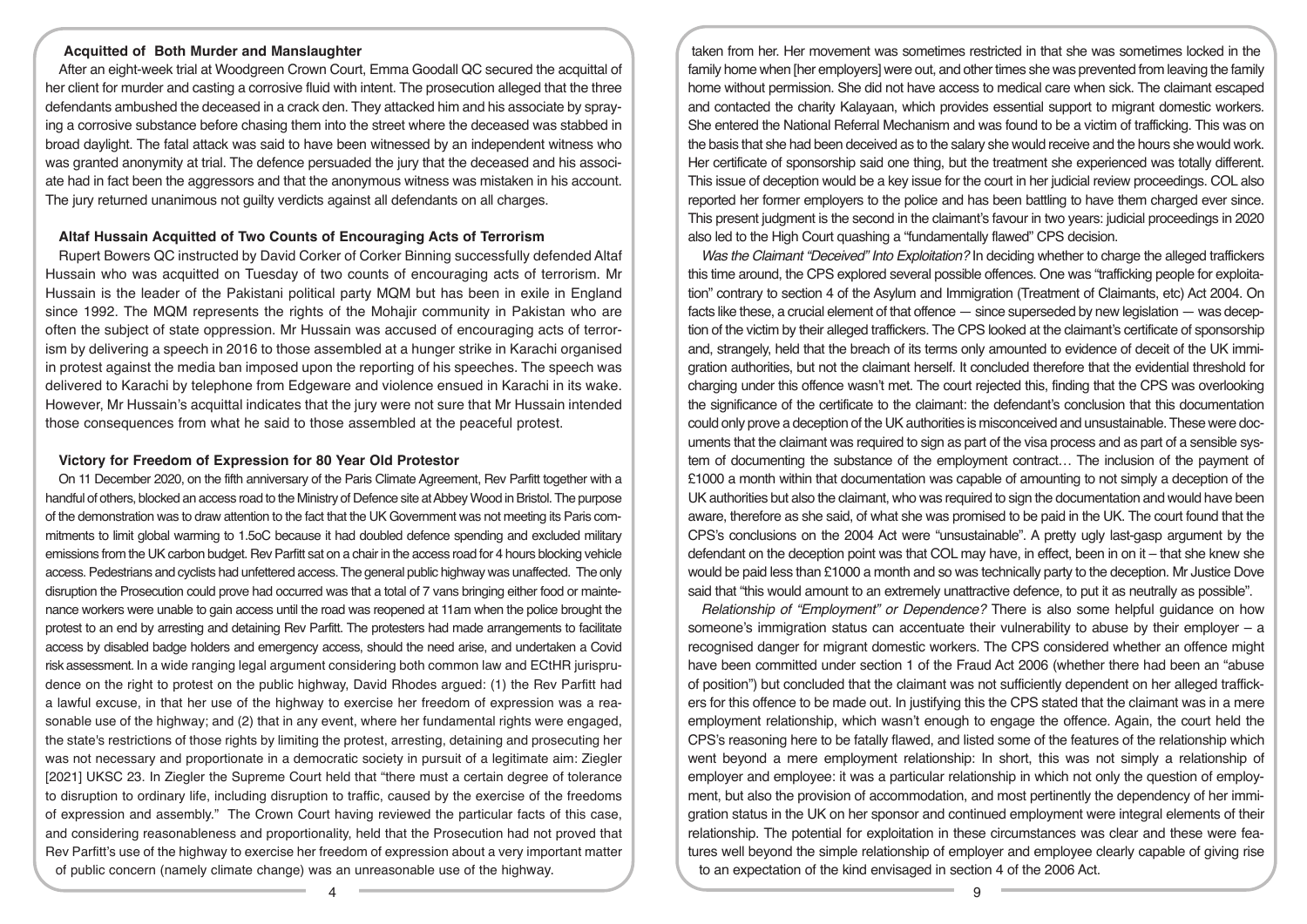are calling for urgent investment in the sector to ensure those 'charged with representing the most vulnerable in society' have adequate pay and are well supported in their roles. 'Legal aid practitioners contrasted their initial high hopes and clear motivation to pursue a career in legal aid – such as tackling injustice, supporting local communities, enabling social change and improving access to justice – with a bleak and dispiriting reality: the legal aid sector is heavily relied upon but insufficiently equipped, mired in bureaucracy and inefficiencies, and beleaguered by persistent efforts to further reduce available resource. Whilst legal aid practitioners expressed feeling high levels of satisfaction with their work and a continued commitment to the factors that motivated them to pursue a career in legal aid in the first place, the findings call into question the extent to which the good will of the profession can be stretched endlessly.'

Far from being the 'fat cat' lawyers depicted in the press, one in five legal aid lawyers indicated a salary level between £30,000 and £39,999 (19%) and more than half (58%) earned less than £49,999. Almost one in 10 practitioners (8%) earned less than £19,999 which included qualified solicitors (18%) and 'several' heads of department. Of those earning £240,000 or more, almost nine out of 10 (87%) were barristers and only one respondent holding the role of solicitor. The LAPG note that barristers' rates of pay are subject to a reduction in earnings by way of rent payable to chambers 'I work really hard and only just being able to scrape by in London on trainee minimum salary makes me feel immensely undervalued and demoralised,' one respondent said. Another noted that '[i]f I calculate the hours I put in, to the salary I receive, I'm paid around the minimum wage'.

Approximately one in three respondents identified 'excessive auditing' and the 'constant battles with the Legal Aid Agency for payment' as a reason for their unhappiness with working in legal aid. 'I am diligent, committed and run legal aid at a loss. At audit, all the work is nit-picked over and I am viewed with suspicion,' one respondent said.'The LAA is without a doubt the most stressful part of the job,' said another. 'On three occasions over the last year I have found myself in tears solely because of unreasonable decisions / actions of the [LAA]. In each case, I challenged the LAA and got the funding sorted in the end, but the stress and anxiety to get to that point was enormous as you are forced to work at risk or face not getting paid (at already ridiculously low rates) or exposing your client to adverse costs because funding is not in place. It now feels harder to get legal aid than it does to win the actual case'

### **High Court Quashes "Irrational" Decision Not to Prosecute Alleged Traffickers**

The High Court in COL v Director of Public Prosecutions [2022] EWHC 601 (Admin) has taken the Crown Prosecution Service to task for its decision not to charge the alleged traffickers of a victim of modern slavery. The claimant, a national of the Philippines and a domestic worker, was confirmed as a victim of modern slavery by the Home Office in November 2014. She has since fought tooth and nail with reluctant prosecuting authorities to bring her alleged traffickers to justice; following this judgment it will be the fifth time the case has gone before the authorities for a charging decision. The court held that the Crown Prosecution Service's latest reasons for not prosecuting were so fundamentally flawed as to be irrational. The judgment is a good read for anyone interested in the public law principles of prosecuting perpetrators of modern slavery.

*Background:* COL came to the UK in 2013 on a domestic worker visa, meaning her immigration status was tied to her employment by a UAE diplomat and his wife. Her certificate of sponsorship specified a 40-hour working week and a salary of £1,000 a month (just above minimum wage at the time). Things did not work out that way, COL said: She claims that… she was required to work 14- 15 hours each day and was only remunerated between £100-£200 per month. Her passport was

#### **Weaponising Violence Against Women: From Ireland to Poland**

Sophia Siddiqui for Institute of Race Relations, investigates how the murder of Ashling Murphy in Ireland was used by the far Right to push a racist and misogynistic agenda, and how this follows an all-too familiar pattern across Europe, now replicated at the Polish border, that grassroots groups are pushing back against. On 12 January, 23-year-old primary school teacher Ashling Murphy was murdered whilst she was out for a run in Tullamore, Ireland. Whilst an outpouring of grief and rage erupted across the world, far-right groups immediately speculated on the nationality of the perpetrator, spreading false rumours online in order to manipulate her death for an anti-migrant cause, whilst claiming to be 'protectors' of Irish women. But which women are they claiming to protect? How do such narratives which equate strong borders with the defence of women circulate in different contexts, and what does this tell us about the nature of misogyny and far-right racism?

Searching for an Immigrant Suspect: As soon as news broke that the gardai arrested a Romanian suspect (who was later released), social media platforms were flooded with material linking Romanians to crimes and calling for the closure of Irish borders. A petition was set up calling for the deportation of the so-called 'Romanian murderer' and he and his family received death threats after photos were shared online. When the suspect was released with no charges, the focus immediately moved to the next target, a Syrian man living in direct provision in Tullamore, another false rumour. Jozef Puska, a 31-year-old Slovakian national has since been charged. The way in which the murder of Ashling quickly morphed into an online frenzied hunt for an immigrant suspect disappeared the victim herself, turning her into a prop for a racist agenda whilst obstructing a criminal investigation, with the gardai calling for misinformation to stop being shared. The focus of far-right groups was not on the murder of Ashling, but solely on the nationality and immigration status of the perpetrator – revealing that they only care about her death if it can be manipulated for an anti-immigrant cause.

*Closing Borders 'in Defence' of Women:* Rather than understanding gender-based violence as a global, systemic issue affecting all communities, it has been weaponised by the far Right to call for more immigration controls. In the weeks following the murder of Ashling, the far-right Irish Freedom Party, whose leader Hermann Kelly has said that those talking about the 'great replacement theory have a point', used the tragedy as a justification to push an anti-immigrant agenda, arguing that open borders means 'the free movement of criminals into your locality'. The far-right National Party in Ireland shared similar rhetoric on Twitter that 'women are not safe in multicultural Ireland' and circulated a flyer calling for Irish men to 'man up, make Ireland safe for women and children'. These appeals to masculinity assert that it is a man's duty to protect women against the threat of 'multicultural Ireland' – an attack on women is an attack on their masculinity. 'We the men of Ireland pledge to fight for your honour and the safety of all of Ireland's women and children' stated a member of the National Party after laying a wreath at Ashling's grave in a video posted on social media – in a cynical attempt to present the group as 'defenders' of women and children.

*An All-Too Familiar Pattern Across Europe:* The linking of migrants and refugees to genderbased violence follows an all too familiar pattern. Following the rape of a 14-year-old girl in Co Wexford in 2019 (for which two Irish teenagers were jailed for this year) far-right accounts spread false rumours that the assailant was an asylum seeker from the Middle East or Africa. In 2018, the killing of 28-year-old Sophia Lösche in southern Germany by a Moroccan truckdriver was weaponised by the far Right to call for an end of immigration to Germany, with her photo car-